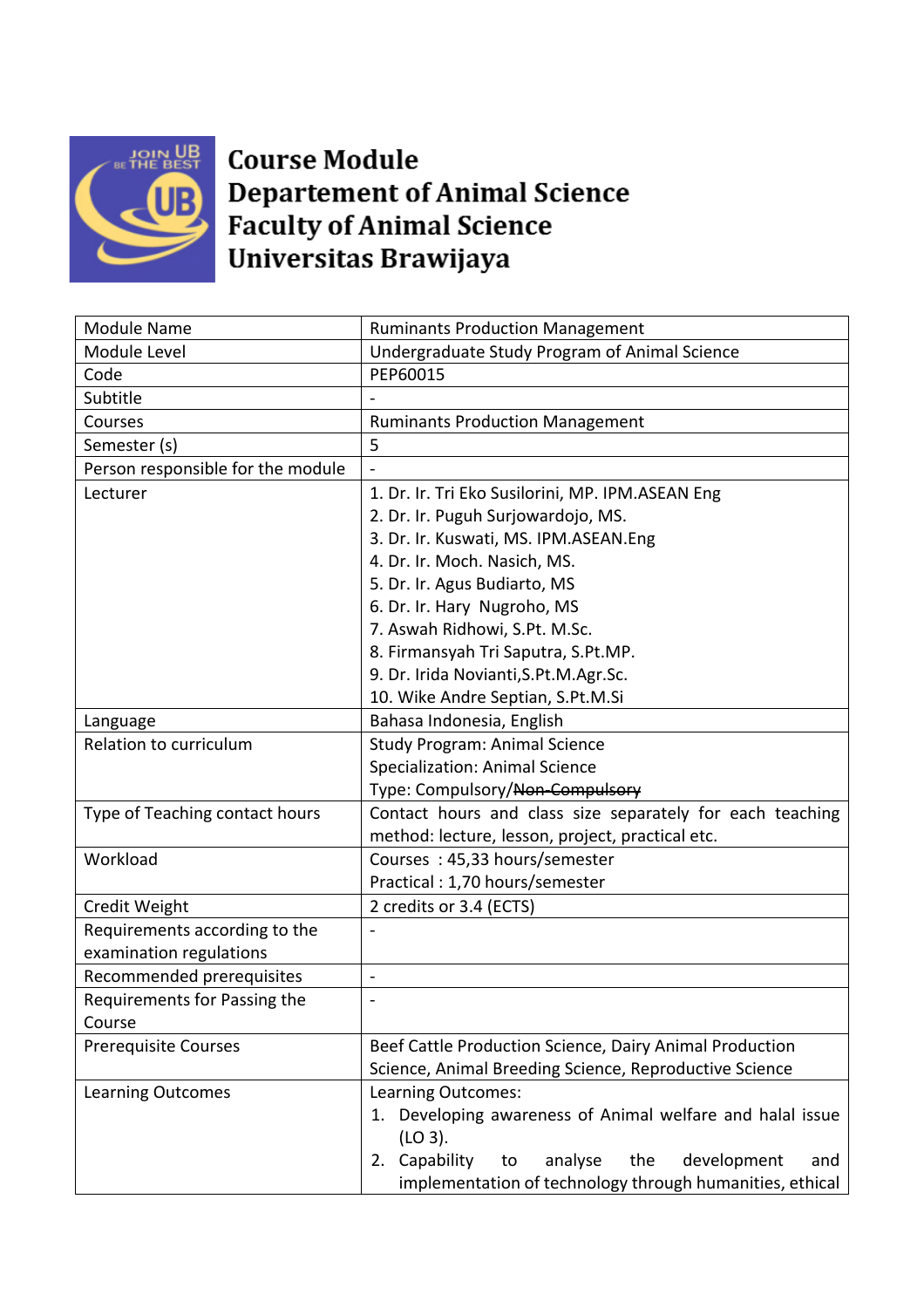|                  | and scientific value as to provide appropriate solutions and<br>ideas (LO 5)                                                                                                                                                                                                                                                                                                                                                                                                                           |
|------------------|--------------------------------------------------------------------------------------------------------------------------------------------------------------------------------------------------------------------------------------------------------------------------------------------------------------------------------------------------------------------------------------------------------------------------------------------------------------------------------------------------------|
|                  | 3. Capability to perform effective team work and a self-<br>evaluation (LO 8).                                                                                                                                                                                                                                                                                                                                                                                                                         |
|                  | 4. Capability to implement technology in Animal Science to<br>increase productivity, efficiency, quality and sustainability<br>based on breeding, nutrition, processing, management as<br>well as to organize an entrepreneurship concept and a<br>sustainable production system (LO 13)                                                                                                                                                                                                               |
|                  | <b>Course Learning Outcomes:</b><br>After completing this course students are able to:<br>1. Apply ruminant animal industry-oriented management<br>and technology based on the concept of animal welfare<br>2. Design ruminant animal businesses based on animal<br>production systems based on their physiological status<br>3. Evaluate production management in the ruminant animal<br>industry effectively and efficiently<br>Analyze and develop the potential of the ruminant animal<br>industry |
|                  | Objectives: This course consists of the process of analyzing,<br>designing, implementing, and evaluating the management of<br>dairy and meat production including cattle, buffalo, goats, and<br>sheep                                                                                                                                                                                                                                                                                                 |
|                  | Knowledge: Able to apply management and technology oriented to<br>the ruminant animal industry based on the concept of<br>animal welfare                                                                                                                                                                                                                                                                                                                                                               |
|                  | Skills: cognitive- Able to design ruminant animal businesses based<br>on animal production systems according to the physiological<br>status. Phsycomotoric-Students are Able to evaluate production<br>management in the ruminant animal industry effectively and<br>efficiently, and able to analyze and develop the potential of the<br>ruminant animal industry                                                                                                                                     |
|                  | Competences: Able to Dairy Animal and Beef Cattle Judging,<br>Dairy Animal and Beef Cattle Raising Management, Ruminant<br>Animal Production System, Dairy Animal and Beef Cattle<br>Health and Welfare, and Planning, Designing Dairy Animal and<br><b>Beef Cattle Industry</b>                                                                                                                                                                                                                       |
| Learning Content | The topics include:<br>1. Introduction<br>Dairy Animal and Beef Cattle Judging<br>2.<br>Dairy Animal and Beef Cattle Raising Management<br>3.<br>4. Ruminant Animal Production System<br>Dairy Animal and Beef Cattle Health and Welfare<br>5.<br>6. Planning and Designing Dairy Animal and Beef Cattle<br>Industry                                                                                                                                                                                   |
|                  | Evaluate the Dairy Animal and Beef Cattle Industry Business                                                                                                                                                                                                                                                                                                                                                                                                                                            |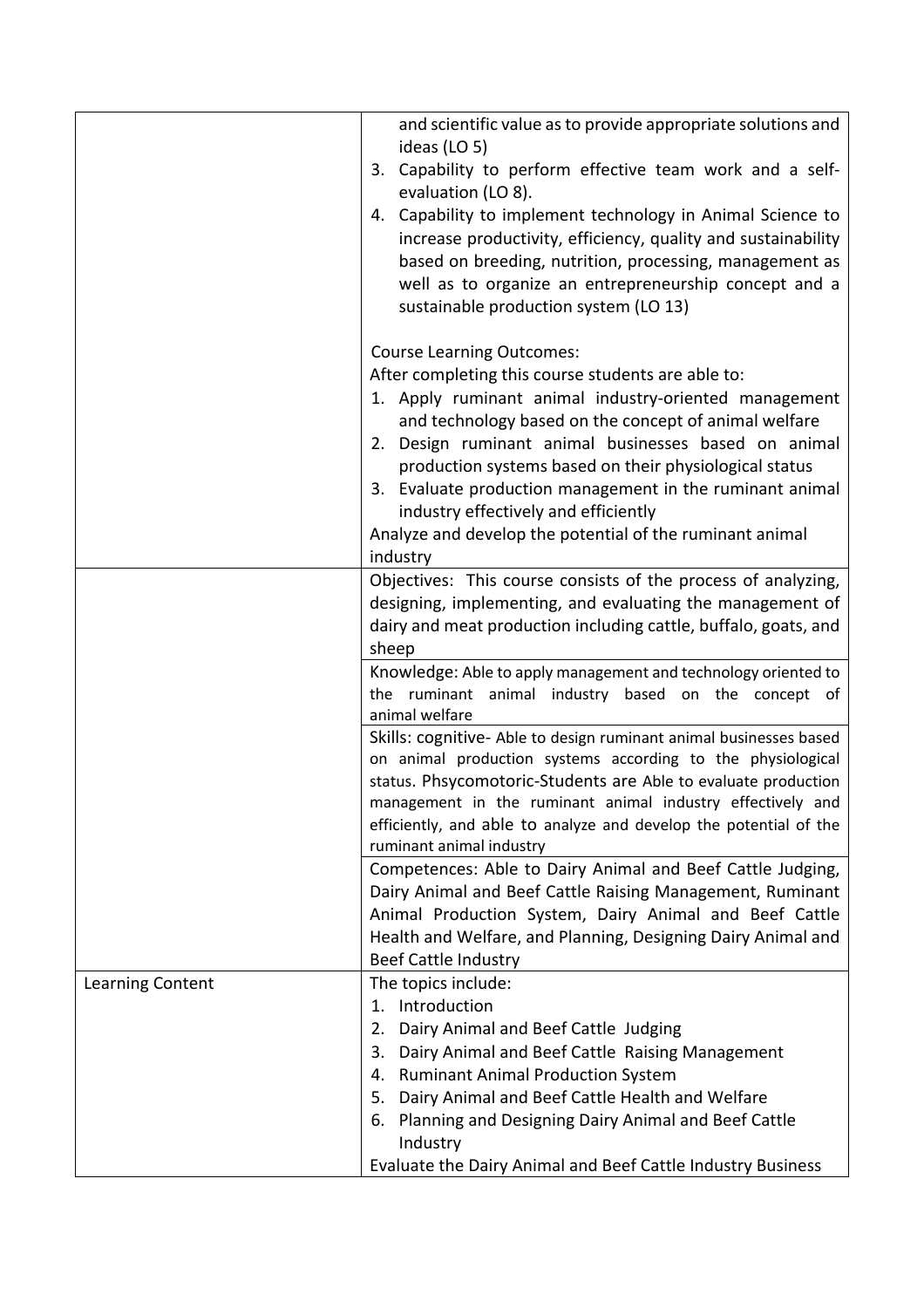| Study and examination       | Attendance >80%                                                 |
|-----------------------------|-----------------------------------------------------------------|
| requirements                | The final score of all the components of the PBM                |
| and forms of                | evaluation >44                                                  |
| examination                 | The final score component:                                      |
|                             | 30% Midterm Exam                                                |
|                             | 30% Final Exam                                                  |
|                             | 20% Practicu                                                    |
|                             | 10% Structured Assignments                                      |
|                             | 10% Quiz                                                        |
|                             |                                                                 |
|                             | $A:80 <$ Final Score $\leq 100$                                 |
|                             | $B+$ : 75 < Final Score $\leq 80$                               |
|                             | $B:69 <$ Final Score $\leq 75$                                  |
|                             | $C+$ : 60 < Final Score $\leq 69$                               |
|                             | $C: 55 <$ Final Score $\leq 60$                                 |
|                             | $D:50 <$ Final Score $\leq 55$                                  |
|                             | $D+$ : 44 < Final Score $\leq$ 50                               |
| <b>Test Terms and Forms</b> | Examination requirements: A minimum of 80% attendance to        |
|                             | attend the final exam                                           |
|                             | Forms of examination:                                           |
|                             | Multiple choices and Essay                                      |
| Learning Media              | Projector and screen, Zoom application, Google Classroom, e-    |
|                             | book, WA Group                                                  |
|                             |                                                                 |
| References                  | 1. Devendra, C. 2007. Goats: Biology, Production, and           |
|                             | Development in Asia. Academy of Sciences                        |
|                             | Malaysia. Malaysia.                                             |
|                             | 2. Kuswati dan T.Susilowati.2017. Industri Sapi Potong. First   |
|                             | Edition. UB Press. Malang.                                      |
|                             | 3. Moran, J. 1993. Calf Rearing. Rhone-Poulenc Animal           |
|                             | Nutrition PTY.LTD. Melbourne.                                   |
|                             | 4. Schmidt and Van Vleck. 1974. Principles of Dairy Science.    |
|                             | W.H. Freeman and Company. USA.                                  |
|                             | 5. Susilorini, T.E. and Kuswati. 2020. Budidaya Kambing dan     |
|                             | Domba. First Edition. UB Press. Malang.                         |
|                             | 6., S.G.2010. Goat Science and Production. Wiley Blackwell.     |
|                             | USA.                                                            |
|                             | 7. Surjowardojo, P. 2019. Ekspresi Mastitis Pada Sapi Perah.    |
|                             | Second Edition. INDO-PRESS Publishing in collaboration          |
|                             | with Aditya Media Publishing. Malang                            |
|                             | 8. Surjowardojo, P., et al. 2019. Mastitis Pada Sapi Perah.     |
|                             | <b>UB Press. Malang</b>                                         |
|                             | 9. Surjowardojo, P., et al. 2019. Aneka Ternak Perah.           |
|                             | PENERBIT BASKARA MEDIA - Aditya Media Group. Malang             |
|                             | , T.E., M.E. Sawitri dan Muharlien. 2008. 22 Ternak<br>10.      |
|                             | Potensial. Sixth Edition. Penerbit Penebar Swadaya.<br>Jakarta. |